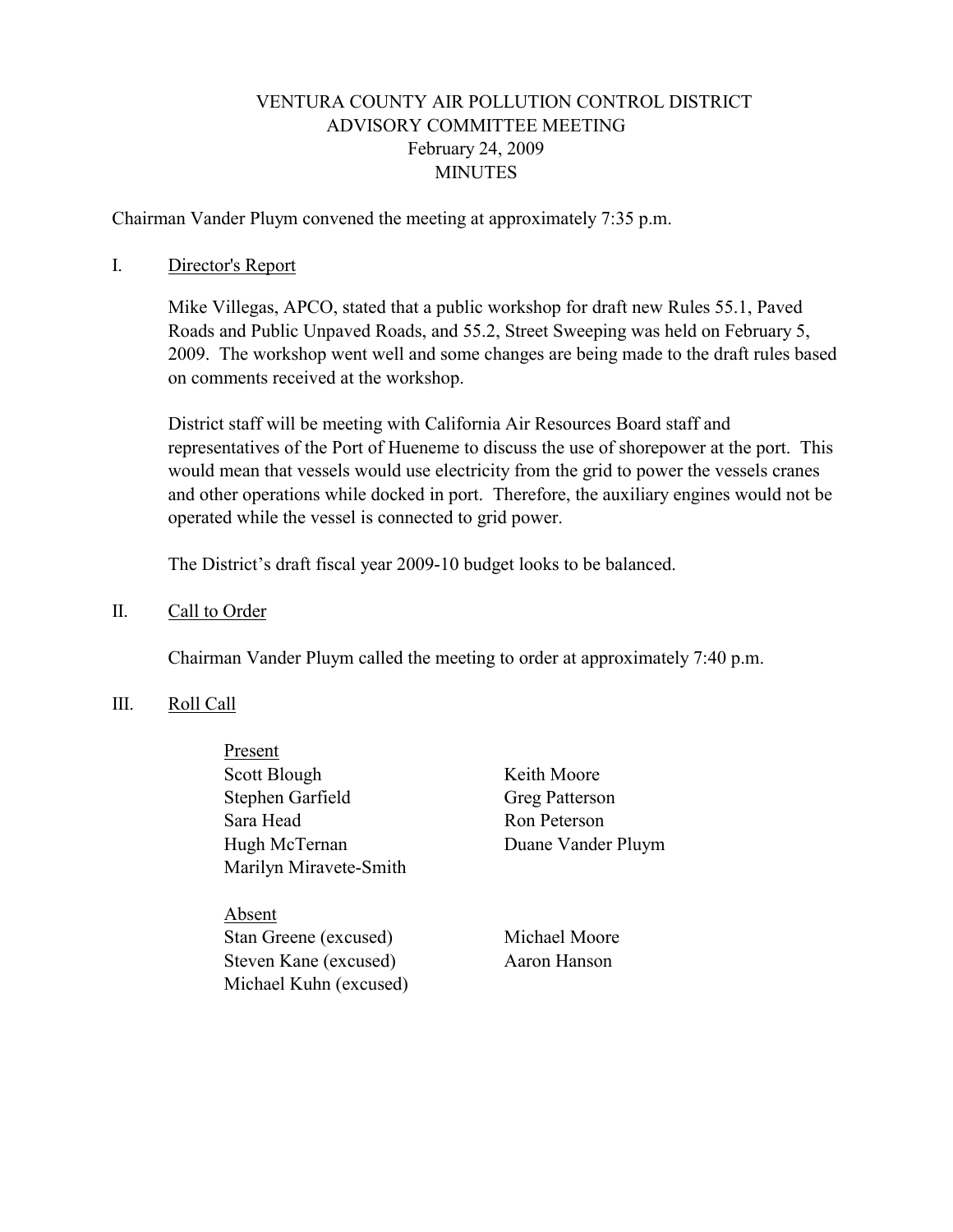|    |               | Staff  |                         |
|----|---------------|--------|-------------------------|
|    | Mike Villegas |        | Don Price               |
|    |               | Public |                         |
|    | Mark Jacobsen |        | Cal Lutheran University |
|    | Jim Tovias    |        | Self                    |
| IV | Minutes       |        |                         |

IV. Minutes

The minutes of the September 23, 2008, meeting were approved as drafted.

V. Committee Comment

There was no Committee Comment.

VI. Public Comment

There was no public comment.

VII. New Business

Proposed Amendments to Rule 42, Permit Fees

Don Price, of APCD staff, gave an overview of the proposed amendments. The main points where as follows:

- An increase of 3.5 percent for permit renewal fees, effective July 1, 2009. This proposal would increase the minimum renewal fee by \$16.00. Of the 1,366 facilities on permit, 869 are subject to the minimum fee. This proposal would increase District revenue by approximately \$70,000 in fiscal year 2009-10.
- Staff is proposing to change the transfer of ownership fee to include any administrative activity that requires a permit to be reissued outside of the annual renewal cycle. The fee will not be charged if the administrative changes are made during renewal.
- Staff is proposing to assess hourly processing fees for Part 70 permits. This proposal would increase District revenue by approximately \$15,000.

Committee member Keith Moore asked for more background on the District's budget.

Mike Villegas gave an overview of the District's budget situation.

- The District is expected to experience a net savings for the current fiscal year (FY) 2008-09).
- The draft budget for FY 2009-10 shows the District is expected to have a balanced budget.